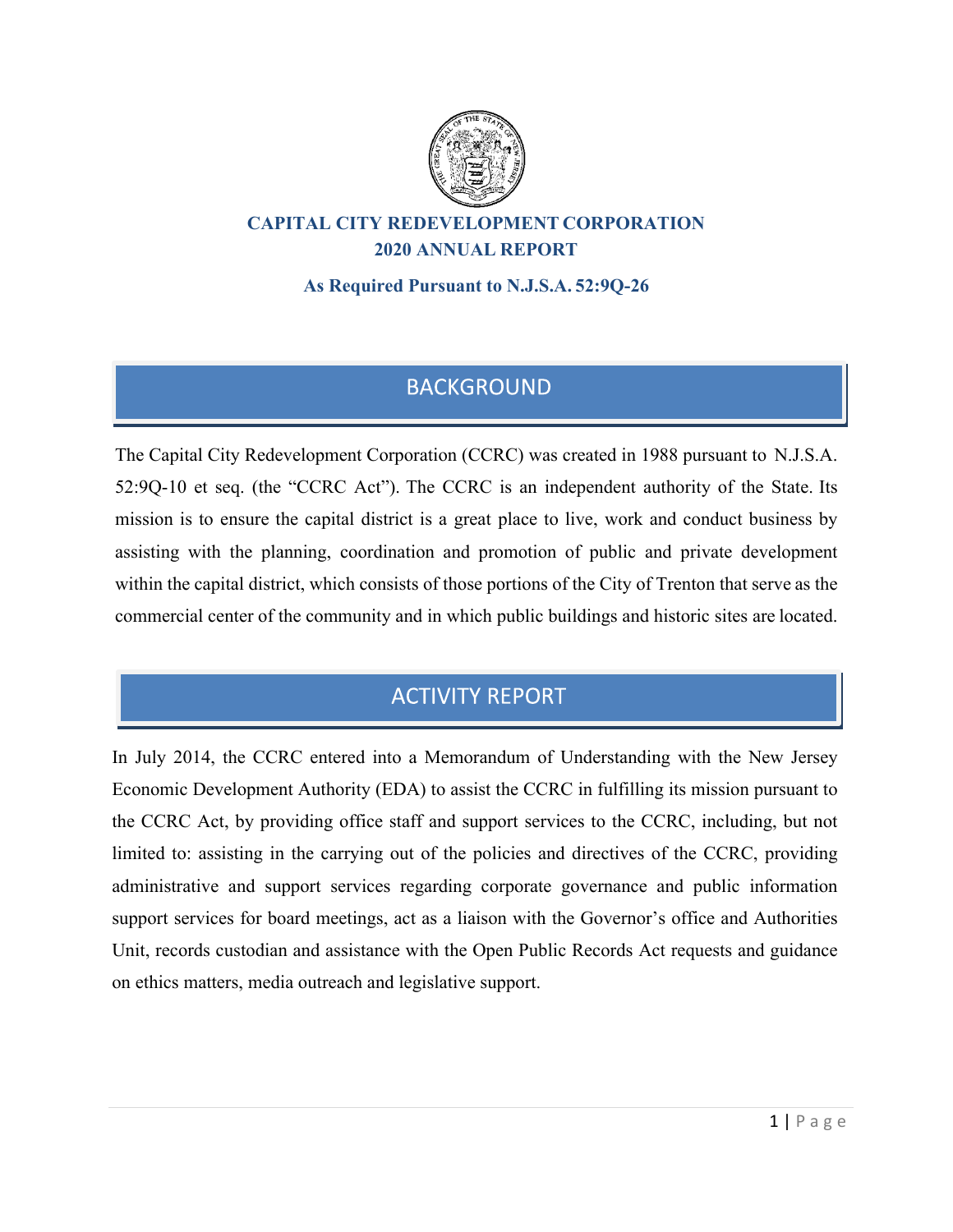#### **ACTIVITIES OF THE CCRC – CALENDAR YEAR 2020**

CCRC had a burst of activity in 2020 as is elaborated on throughout this report, particularly as it relates to the work done to support the effort to update and complete the CCRC Renaissance Plan.

## **UPDATE TO CCRC RENAISSANCE PLAN**

The CCRC Act provides for the CCRC to have a modern updated plan to provide guidance, coordination and support for development and redevelopment in the Capital District by all entities including the State, the City, and private and non-profit development initiatives. In response to this mandate, under the direction of the CCRC Board, staff issued an RFQ/P in 2019 to update the CCRC's Renaissance Plan and Urban Code design guidelines (collectively known as "the Plan") in coordination with the City of Trenton's recent update to its Master Plan, known as Trenton 250, as well as other relevant plans for areas within the CCRC Boundary.

The contract to update the Plan was awarded in June 2019 to Topology, with the Scope of work which includes:

- An update to each element of the Plan, including an update to the Design Plan Element, the Cultural Plan Element, the Transportation Element, the Land Use Element and Map, and the Relocation Plan Element;
- The development of a Plan Matrix that compares and contrasts the Plan to the Trenton 250 Master Plan and a number of associated land use, redevelopment, cultural, transit-oriented and other plans that cover the CCRC District;
- Coordination with the relevant state and local officials to review and determine consistencies and inconsistencies among the various plans to the Plan; and
- Recommendations for planning or zoning tools that incent best practices for mixed-use development.

As part of the update process of the Plan, numerous stakeholder meetings were convened from the Fall of 2019 through the Spring of 2020 between the consultant, staff and the various entities,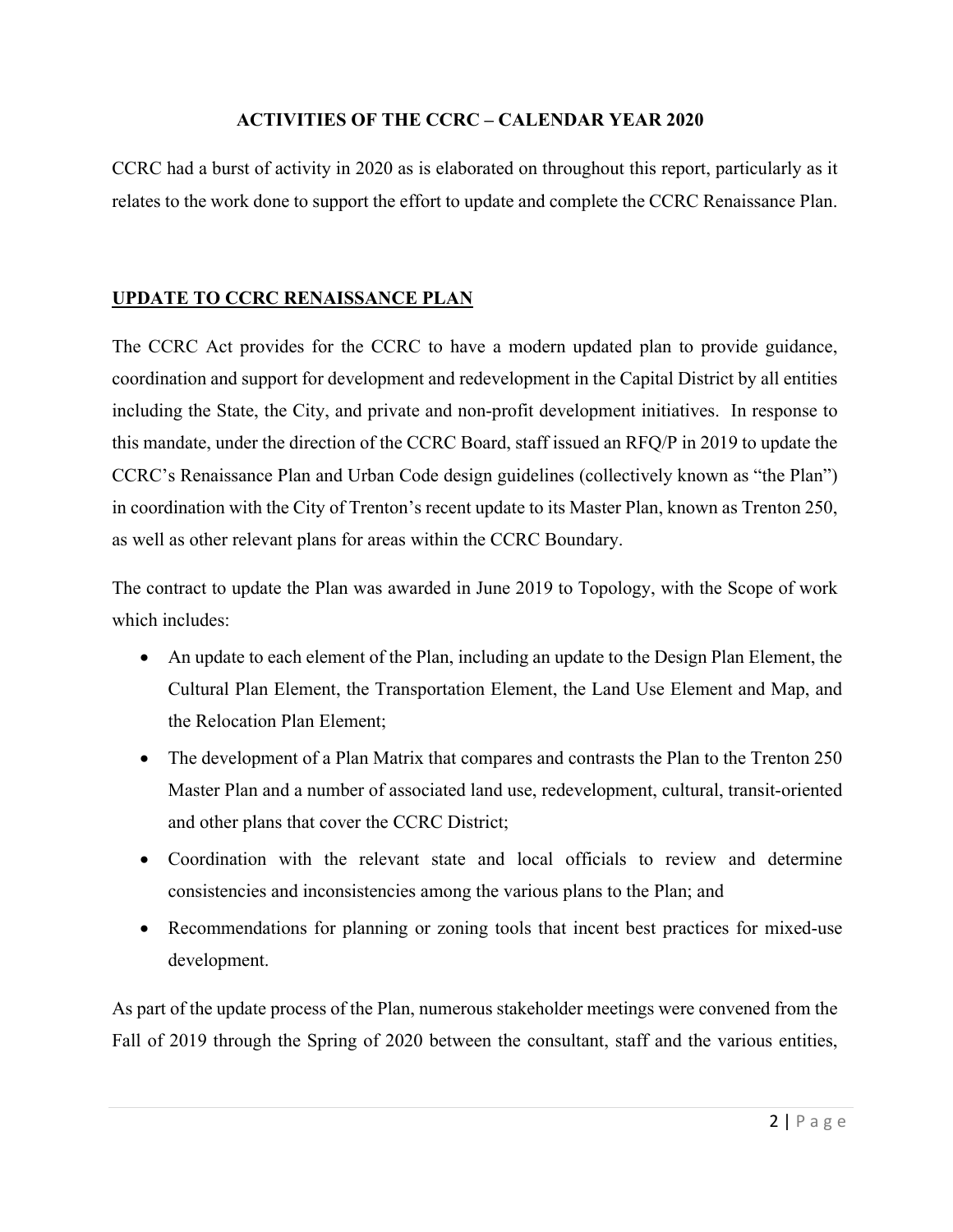including state and local governmental entities as well local civic associations, to discuss the priorities and challenges that are relevant to the update of the Plan.

Stakeholders that have been part of the Plan update process include:

- Members of the CCRC Board of Directors, in particular members of the CCRC Renaissance Plan Review Committee – See Committee membership listing.
- A number of state agencies, including:
	- o The NJ Department of Treasury, Division of Purchase & Property;
	- o The NJ Department of Transportation Statewide Planning,
	- o The NJ Department of Community Affairs, Local Planning Services, and
	- o The NJ Economic Development Authority, Real Estate;
- The City of Trenton;
- The Mercer County Improvement Authority;
- Mercer County Planning;
- Higher education institutions including Thomas Edison State University, and Mercer County Community College; and
- Local stakeholder and community groups, including Greater Trenton, Trenton Downtown Association; Isles, NJ Community Capital and the Trenton Health Team.
- Residents and Visitors of the City of Trenton via public outreach surveys;

CCRC's standing Renaissance Plan Review Committee was broadened for purpose of this important project to include representatives of various state and city departments and agencies and other individuals with expertise deemed vital to the success of the project. Accordingly, the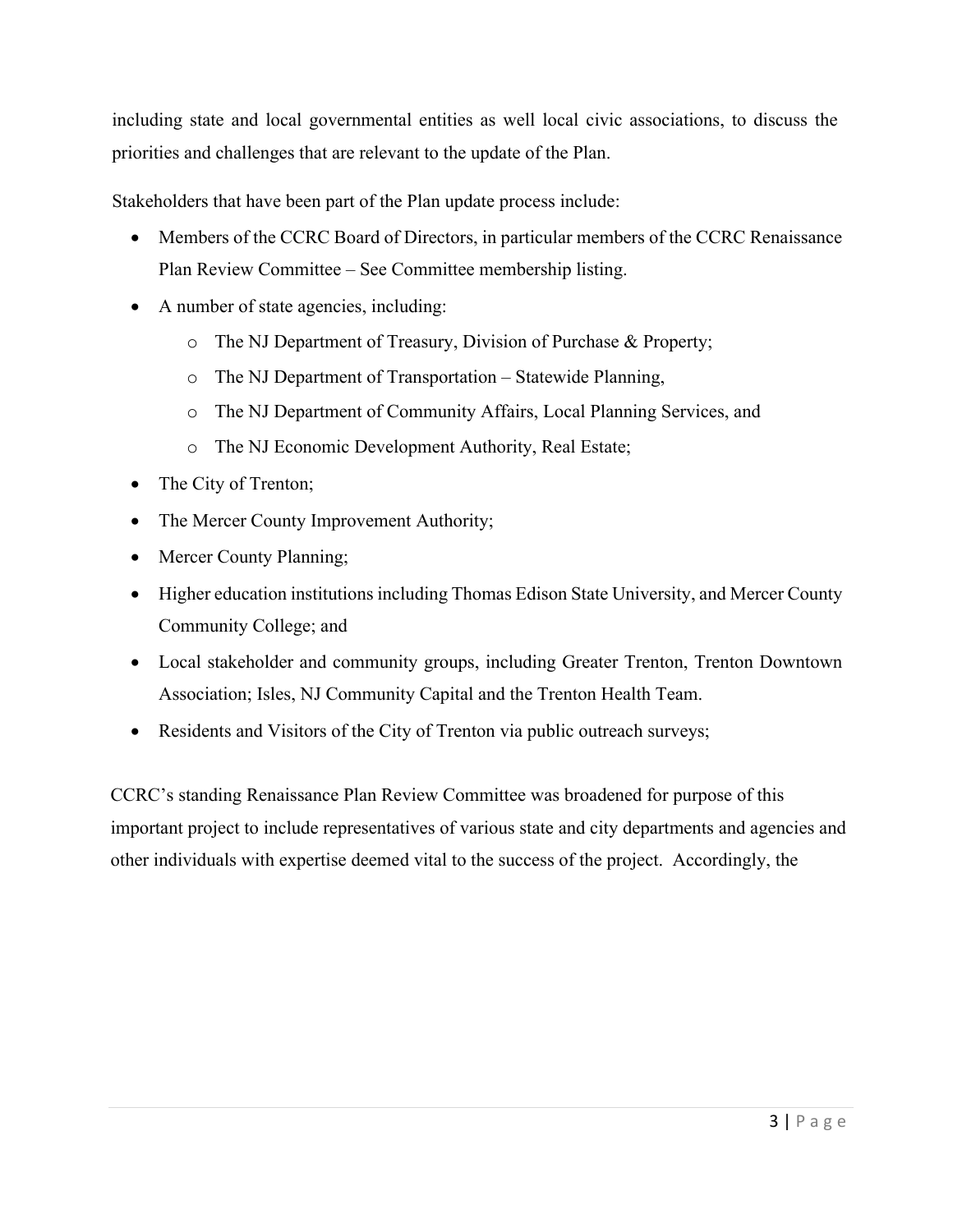Renaissance Plan Review Committee's current membership is as follows:

- Chair: Robert Prunetti
- Peter Inverso, Member
- State Treasurer Elizabeth Maher Muoio (or designee)
- Diane Gutierrez-Scaccetti, Commissioner of the Department of Transportation (or designee)
- Lt. Governor Sheila Oliver, Commissioner of the Department of Community Affairs (or designee)
- Benjamin Delisle, City Representative, Public Member
- Ingrid Reed, Public Member, Former CCRC Board Chair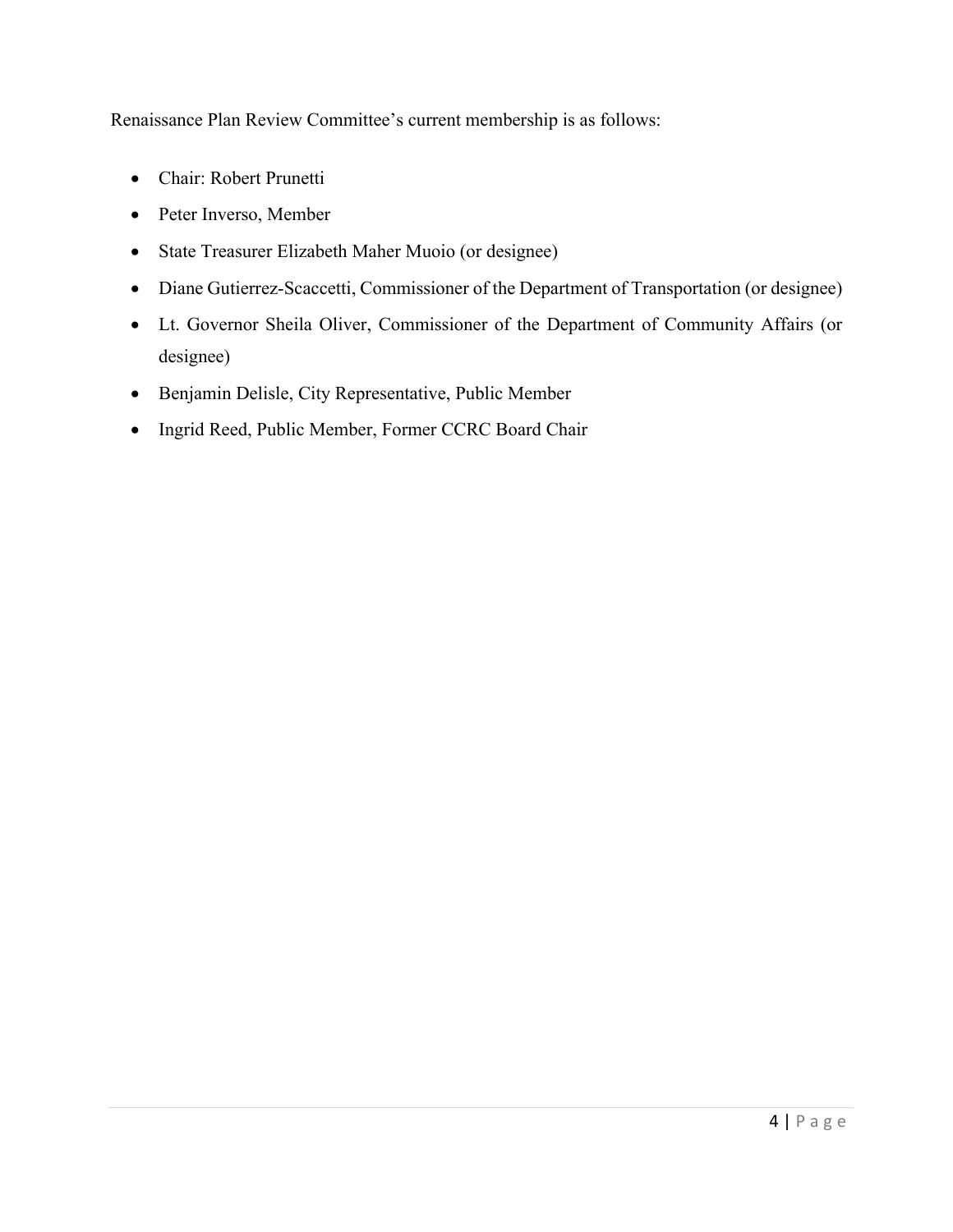#### **UPDATE TO CCRC RENAISSANCE PLAN SUMMARY OF 2020 WORK AND MILESTONES**

The CCRC Renaissance Plan Review Committee ("the Review Committee") has been an integral part of the development and shaping of the draft update of the Plan. At every step of the way, the committee worked in a collaborative manner with the consultant on decision-making and direction regarding the update of the Plan.

Once the stakeholder meetings were completed in the Spring of 2020, the Review Committee, charged the planning consultant, Topology, with putting together the first draft/outline of the Plan for review by the Committee. Over the course of the drafting process, throughout the  $3<sup>rd</sup>$  and  $4<sup>th</sup>$ Quarters of 2020, at least twelve (12) virtual, committee meetings were held among the Review Committee and the Plan Consultant, Topology, as it related to update and completion of the Plan in various steps/phases of review as outlined below.

### **DRAFT PLAN REVIEW – SUMMER 2020**

Summer of 2020: Four committee meetings were held to review the draft Plan during the months of July and August 2020.

- $7/31$ : Committee Meeting #1
- 8/6: Committee Meeting #2
- 8/18: Committee Meeting #3
- 8/19: Committee Meeting #4

## **DRAFT FINAL PLAN REVIEW – FALL 2020**

Fall of 2020: In early October, Topology circulated the updated draft final Plan for the Committee's review. Eight (8) committee meetings followed -- Five (5) meetings on Draft Final Plan #1, and then three (3) meetings on Draft Final Plan #2.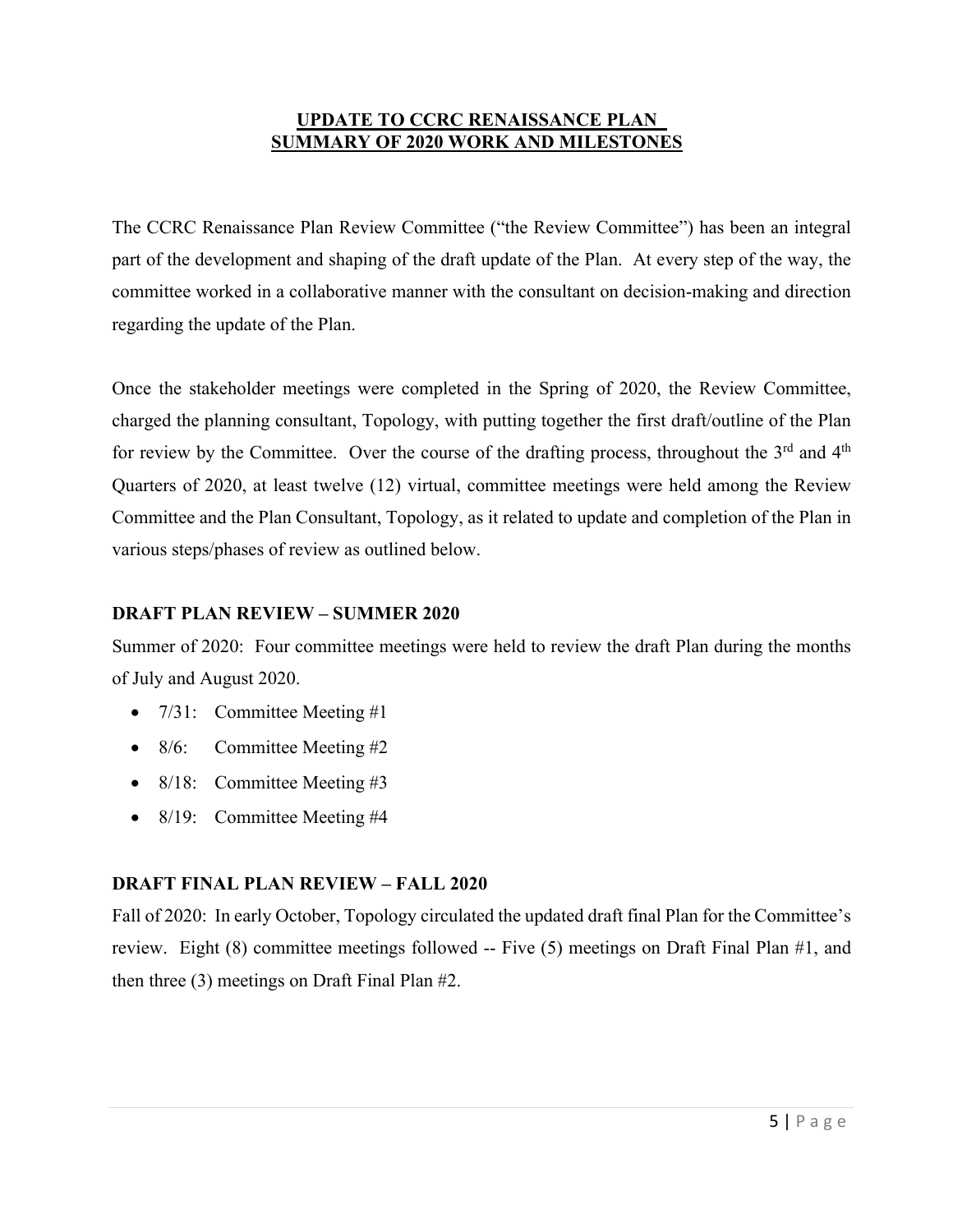#### **DRAFT FINAL PLAN #1 REVIEW**

- 10/2: Updated Draft Final Plan #1 circulated to Committee
- Committee meetings to discuss Draft Final Plan #1
	- 1. 10/8: Committee Meeting #1
	- 2. 10/13: Committee Meeting #2
	- 3. 10/16: Committee Meeting #3
	- 4. 10/19: Committee Meeting #4
	- 5. 10/22: Committee Meeting #5

#### **DRAFT FINAL PLAN #2 REVIEW**

After the completion of the review of Draft Final Plan #1, Topology incorporated the edits as advised, and then circulated another updated version of the Plan for the Committee's review, Draft Final Plan #2. The updated draft final plan was circulated to the Committee for comment in November, and three (3) additional meetings were scheduled soon after in December, which allowed Committee members to provide feedback and contribute furthermore.

- 11/7: Preliminary Final Draft #2 submitted by Topology for review to Committee
- Committee meetings to discuss Draft Final Plan #2
	- 1. 12/4: Committee Meeting– review draft final plan Meeting #1
	- 2. 12/15: Committee Meeting– review draft final plan Meeting #2
	- 3. 12/16: Committee Meeting– review draft final plan Meeting #3

### **RELEASE OF DRAFT FINAL PLAN FOR PUBLIC REVIEW AND COMMENT**

The anticipated release of the draft final plan is for the first Quarter of 2021 with potential adoption by Summer 2021. Closely aligned with the update to the Plan, the City of Trenton is updating its Land Development Ordinance which is intended to be consistent with the Urban Code contemplated by the Draft Final CCRC Renaissance Plan. It is of great importance to note, that the Review Committee has directed the planning consultant to work closely with the City of Trenton Planning Department on ensuring the draft Urban Code aligns well with the City's draft Land Development Ordinance, still under development and review.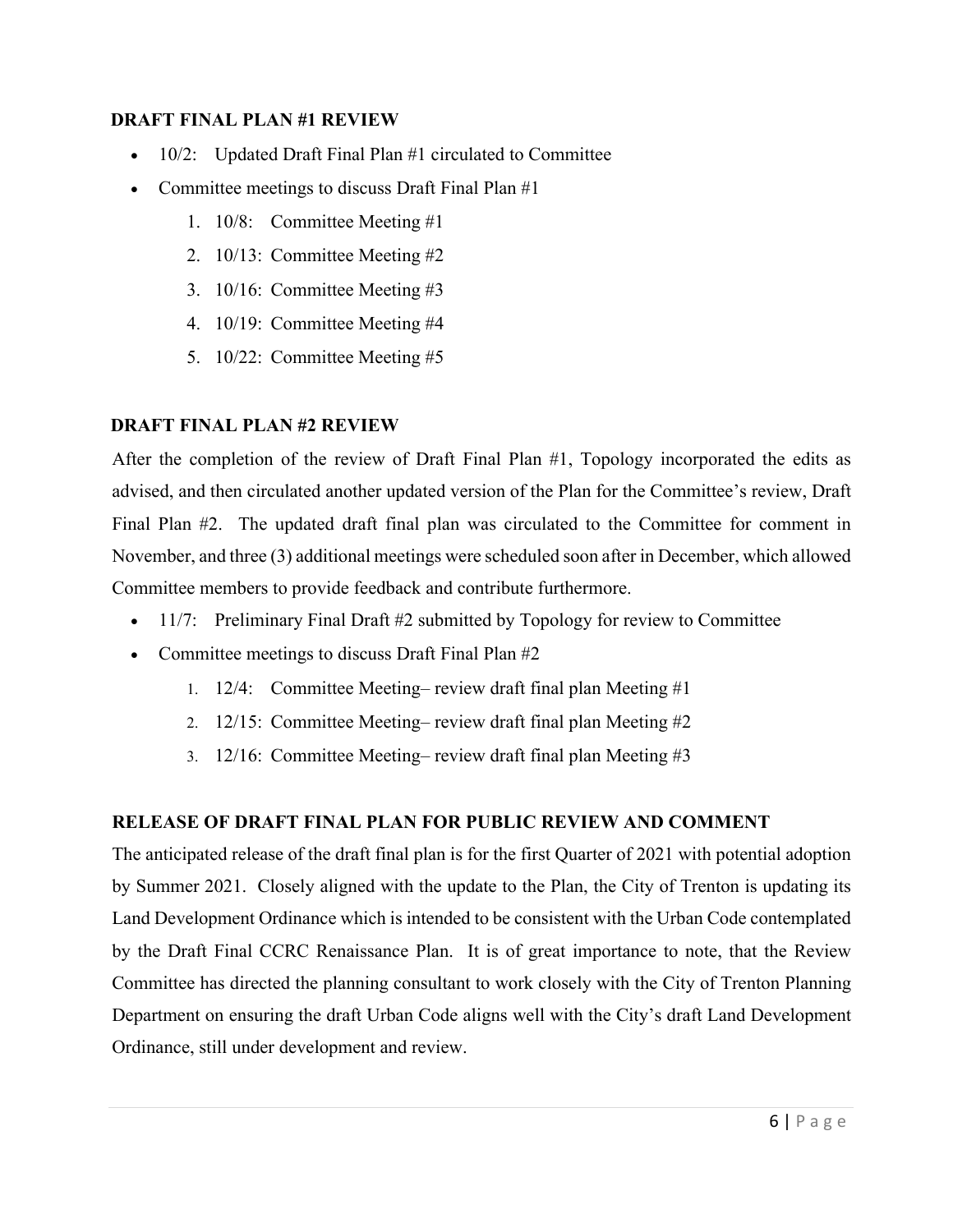## **FINANCIAL REVIEW**

As of December 31, 2020, the total amount of resources available to the CCRC between both of its bank accounts was \$97,228.

The FY21 Budget for total expenditures is \$17,014 which is inclusive of standard expenses such as insurance and auditing services, as well as the remaining balance of the Topology contract.

Given that the insurance costs have already been paid out, the remaining anticipated expenses for FY21 are \$11,983, which provides CCRC with a remaining balance \$85,245 in uncommitted funds at this point in time.

### *See Attachment A for the itemized budget.*

Since CCRC's initial appropriation, no additional funds have been requested. The Finance Committee of the CCRC Board will be reviewing the need for additional assistance juxtaposed against the opportunities which might be forthcoming in the updated Plan.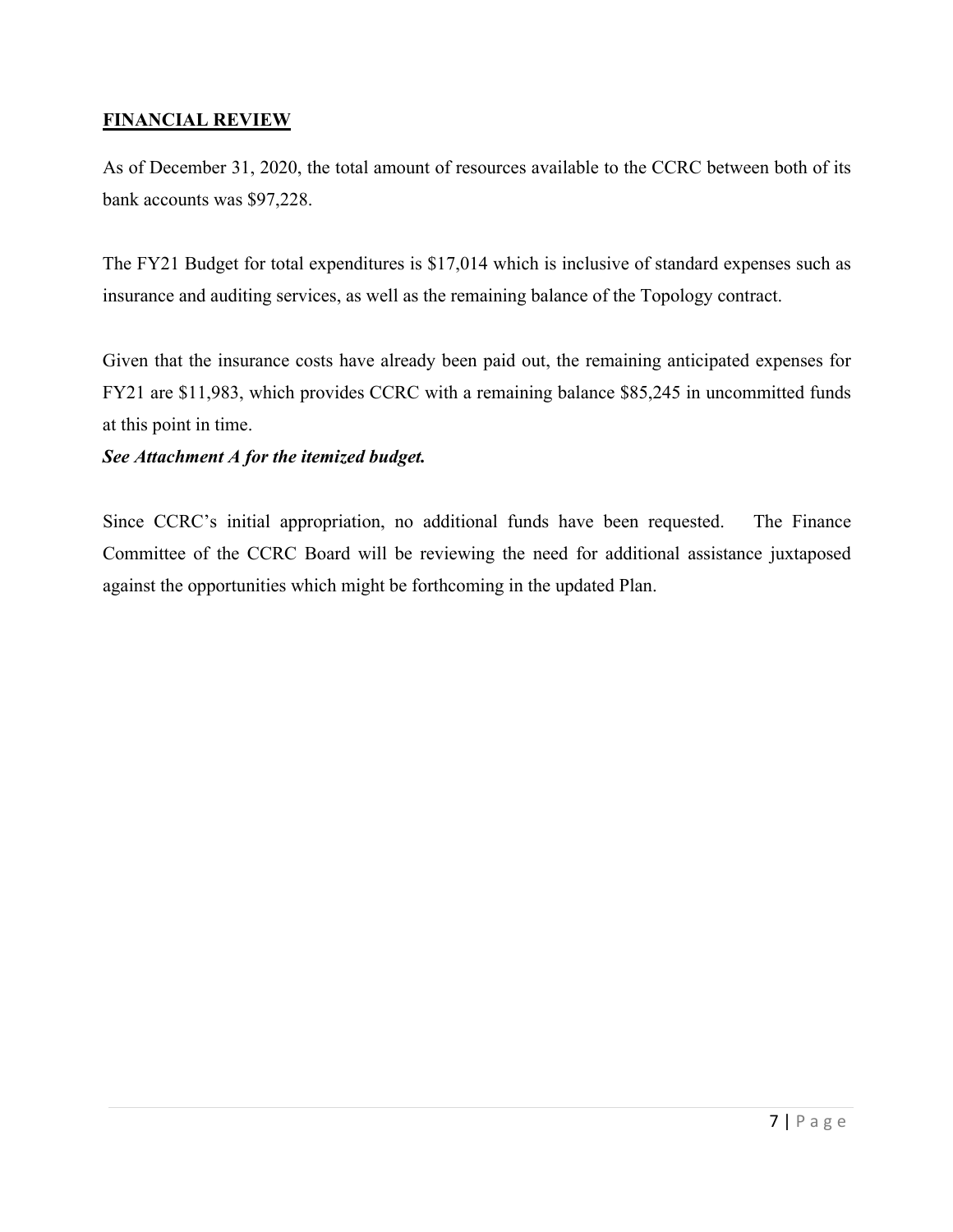## **CCRC DISTRICT INITIATIVES OF STATE AND LOCAL ENTITIES**

## **UPDATE ON COMPREHENSIVE RENOVATION AND RESORTATION OF THE EXECUTIVE STATE HOUSE**

The Comprehensive Renovation and Restoration of the Executive State House is well underway. In late 2019, the State issued a contract to the construction general contractor to perform the work necessary to restore the Executive State House to the historic period of significance corresponding with early 1900s. Opened in 1792, the Executive State House is the second oldest continuously operated state house in the nation and was expanded and built upon eighteen (18) times from the late 1700s up until the early 1950s. Given the many different types of construction found, the effort to renovate the building is very complex. The renovated building will include all modern systems designed and constructed so that this very historic building will perform as a modern building. The target for completion of this renovation and restoration is 2023.

### **UPDATE ON EO 40 CAPITAL CITY PARTNERSHIP**

The Office of the State Treasurer continues to coordinate the State Capital Partnership established by Governor Murphy's Executive Order 40. The State Capital Partnership brings together State, City, and County government to support Trenton on its path to revitalization. Over the past two years, through the collaborative framework of EO 40, state agencies have provided Trenton with both strategic technical and financial assistance and coordinate daily with City representatives to advance key redevelopment, recreation, transportation, housing, and planning projects both within the CCRC Capital District and outside of the CCRC District.

Highlights of the work of EO 40 partners from Calendar Year 2020 include:

- Supported the redevelopment of the Van Sciver building by providing low income housing tax credits through the New Jersey Housing and Mortgage Finance Agency (HMFA);
- Completed Phase 1 of the daylighting of the Assunpink Creek;
- Begun collaborative discussions with the State, City, and County on the restoration of the Old Wharf Park;
- Regained eligibility for the City to apply for federal transportation funding;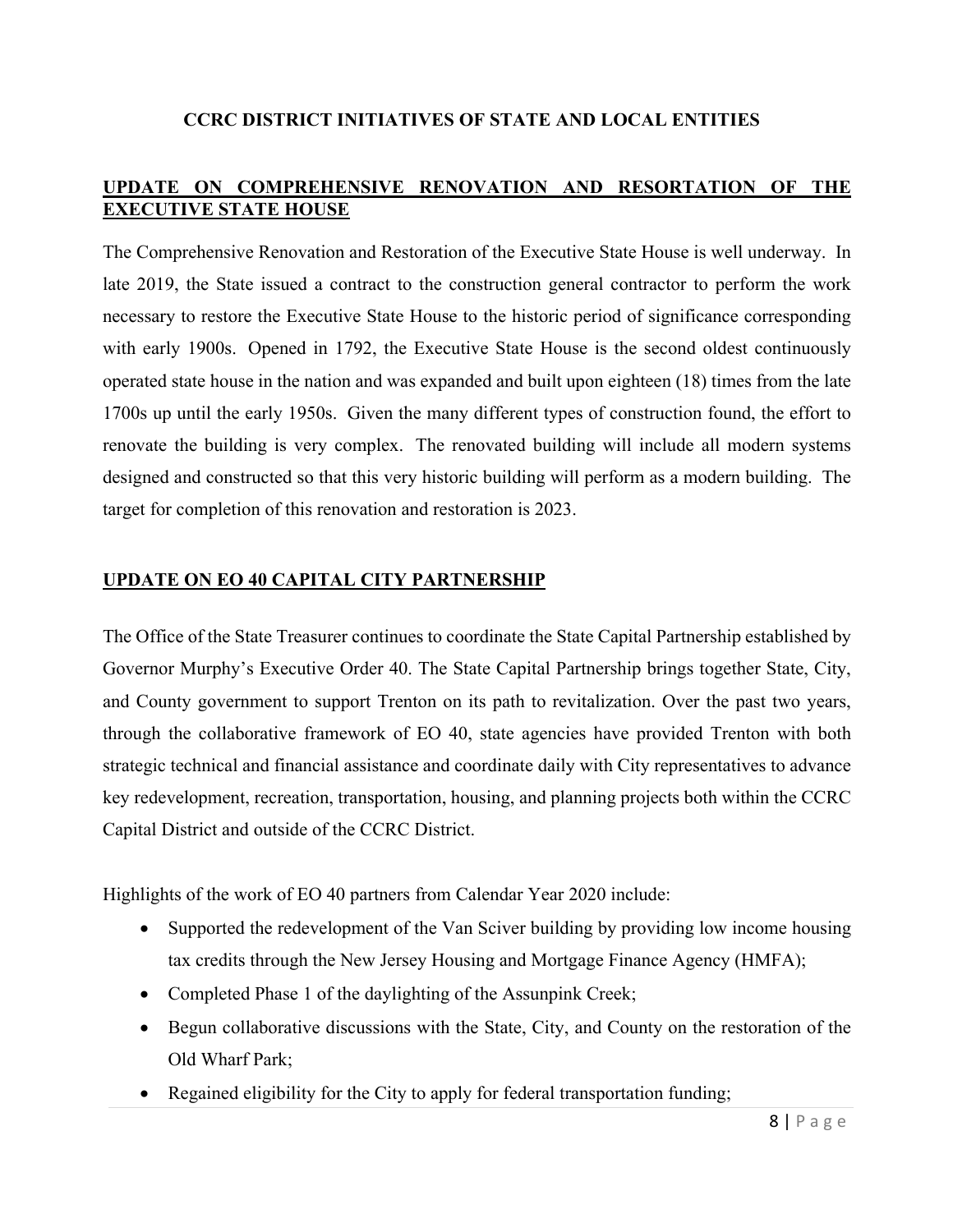- Funded the City's grant match for the rehabilitation of the historic East Trenton Library in the East Trenton neighborhood; and
- Participated in the neighborhood planning process for the Donnelly Homes community.

## **UPDATE ON STATE OFFICE BUILDINGS**

The construction of the new six-story Department of Health and eight-story Division of Taxation buildings neared completion in Calendar Year 2020. Both projects broke ground early in 2019. Even with the COVID-19 pandemic, utility connectivity issues and shortage of materials, both projects moved forward and both received temporary Certificates of Occupancy on schedule.

The Department of Health started occupancy in November 2020, and all staff moved in before the end of 2020. It is anticipated that the State will begin moving into the new Taxation building in mid-January 2021 and will be fully moved in and operational by mid-February 2021.

Artwork has been completely installed at both the new Health and Taxation Buildings, and includes artwork from Mercer County artists, including two Trenton artists.

In addition, the State is working with NJ Transit to transfer ownership of the art piece known as *New Jersey on Parade* from New York Penn Station to the Taxation Building. There are difficulties in relocating this piece due to coordination with Amtrak. Once installed inside of the Taxation building, *New Jersey on Parade* will be visible from the street.

Demolition of the interior of the Department of Health and Agriculture Buildings began in 2020, and exterior work will occur in 2021.

## **UPDATE ON ASSUNPINK DAYLIGHTING PROJECT**

The Army Corps of Engineers completed a feasibility study on the buried box culvert located within a 500-foot section of Assunpink Creek. The box culvert was approved for removal and restoration. Phase 1 of the project removed nearly 500 feet of a buried box culvert, thus "daylighting" the creek, meaning that a portion of the waterway will no longer run underground. The project stabilized and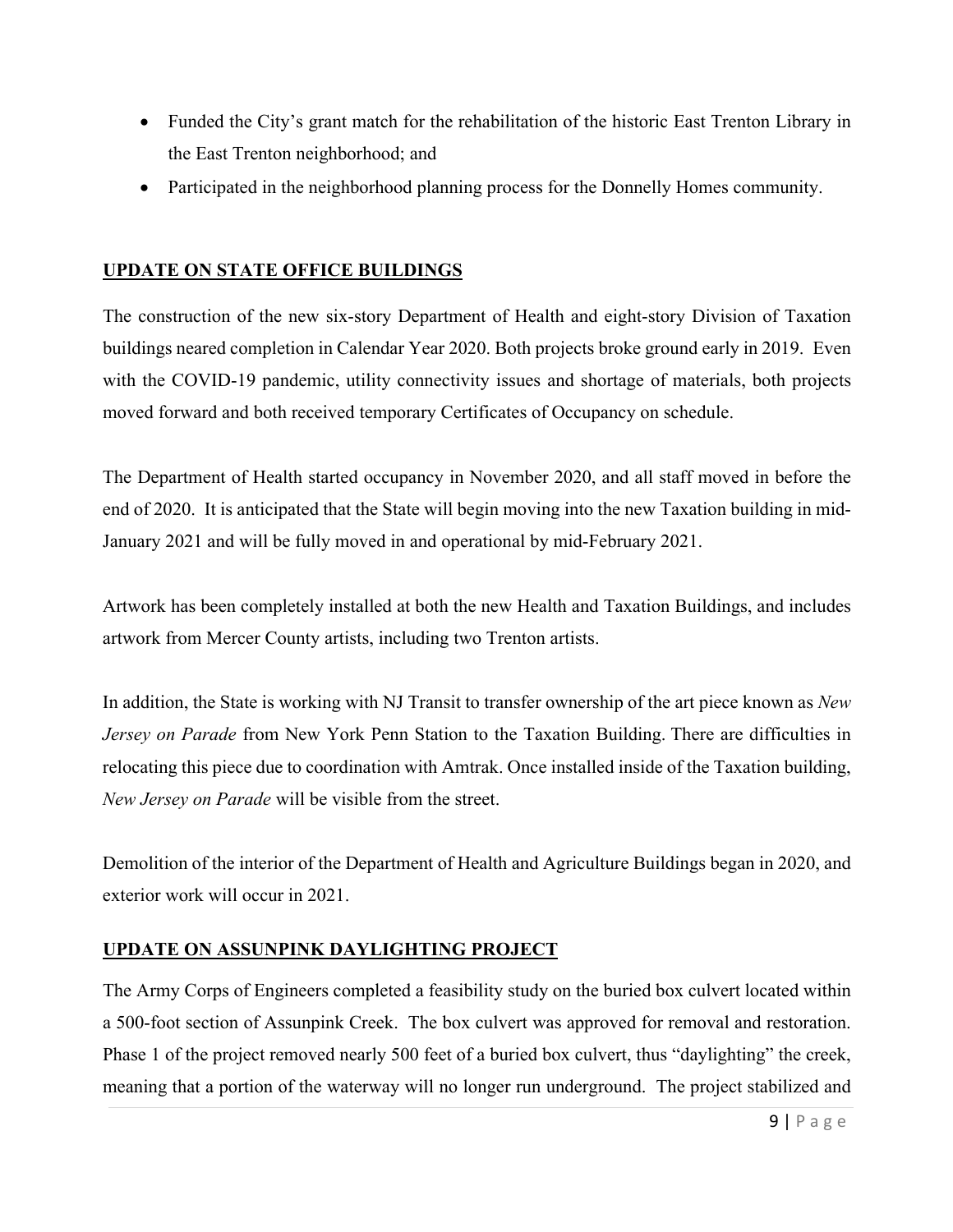naturally aligned the daylighted creek with river stone, boulders and other materials. It also set out to improve fish migration from the Delaware River; and created two new acres of open space for passive recreation downtown. Two million dollars was contributed towards this project from the Office of Natural Resource Restoration and NJ Department of Environment Protection's Community Collaborative Initiative oversaw this effort. The initial phase of the Assunpink Daylight Project has been completed. Phase 2 will include additional park amenities for which designs still need to be undertaken.

## **UPDATE ON JACKSON STREET (MILL HILL PARK) BRIDGE RENOVATION PROJECT**

In September 2020, Mayor W. Reed Gusciora announced the groundbreaking and launch for the rehabilitation of the Jackson Street Bridge, which currently connects Mill Hill Park with the Mill Hill neighborhood. The N.J. Historic Trust provided \$324,793 for renovations to the Jackson Street Bridge, with the City of Trenton contributing \$557,207 to close the funding gap for the \$882,000 project.

## **UPDATE OF THE RPM DEVELOPMENT PROJECT VAN SCIVER BUILDING AND THE FORMER SUN BANK BRANCH**

Governor Phil Murphy signed legislation in July 2019 that allowed for the State of New Jersey to move forward with selling the Van Sciver Building. The site, which consists of two adjacent tracts, sold to a developer after an online auction was conducted in accordance with the legislation. A report issued in 2018 by Jones Lang LaSalle for the New Jersey Economic Development Authority mentioned that a year prior, the property was given an assessed value of \$2.36 million. In a statement issued by the City of Trenton after the legislation was signed by Governor Murphy, it was revealed that major development plans are in the works for the premises. The developer plans to bring 120 affordable mixed-use residential units, restaurants, retail space, and 168 parking spaces to the property.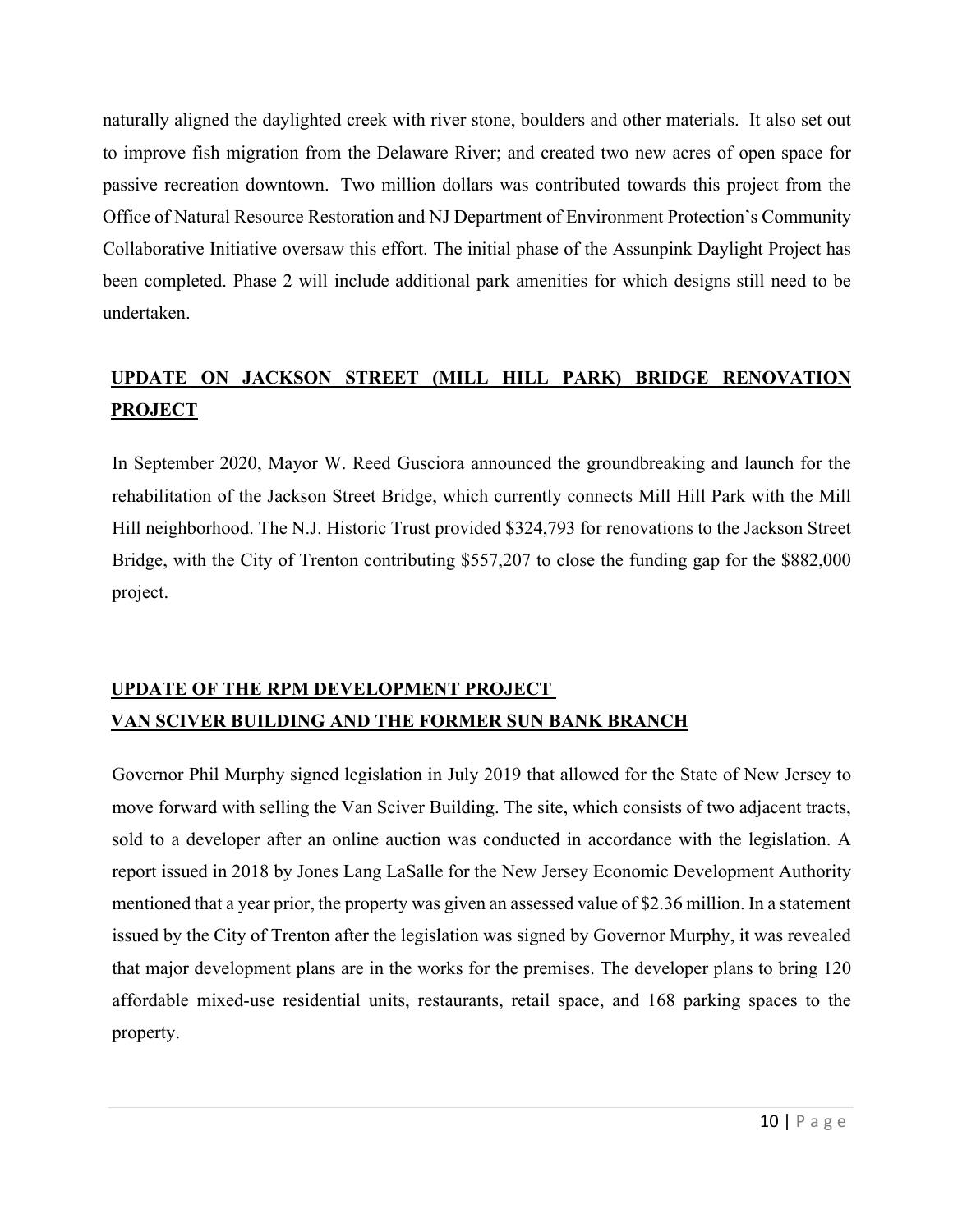As part of the development plans for the site, the facade and other portions of the Van Sciver Building will be preserved. This project has received site plan approval and is projected to start construction in 2021.

### **NJEDA SMALL BUSINESS SERVICES**

In an effort to advance economic development throughout the City of Trenton, especially the downtown, and to advance the EDA resources available to the City of Trenton, EDA staff regularly work with city officials, business owners, state agencies and local community and stakeholder groups throughout the City. The NJEDA has a dedicated Small Business Services team that works specifically on small business initiatives in the City of Trenton, particularly focused on the CCRC's Downtown District.

The team regularly meets with senior level priority business stakeholders for the City seeking to enhance business activity within the CCRC/City's downtown district including:

- City of Trenton Representatives
- Greater Trenton
- Trenton Downtown Association
- Latino Merchants Association
- Capital Region Minority Chamber of Commerce
- African American Chamber of Commerce of New Jersey

The efforts to meet regularly with local representatives are intended to help collaborate and partner whenever possible on initiatives to support local City businesses, particularly those within the Downtown District.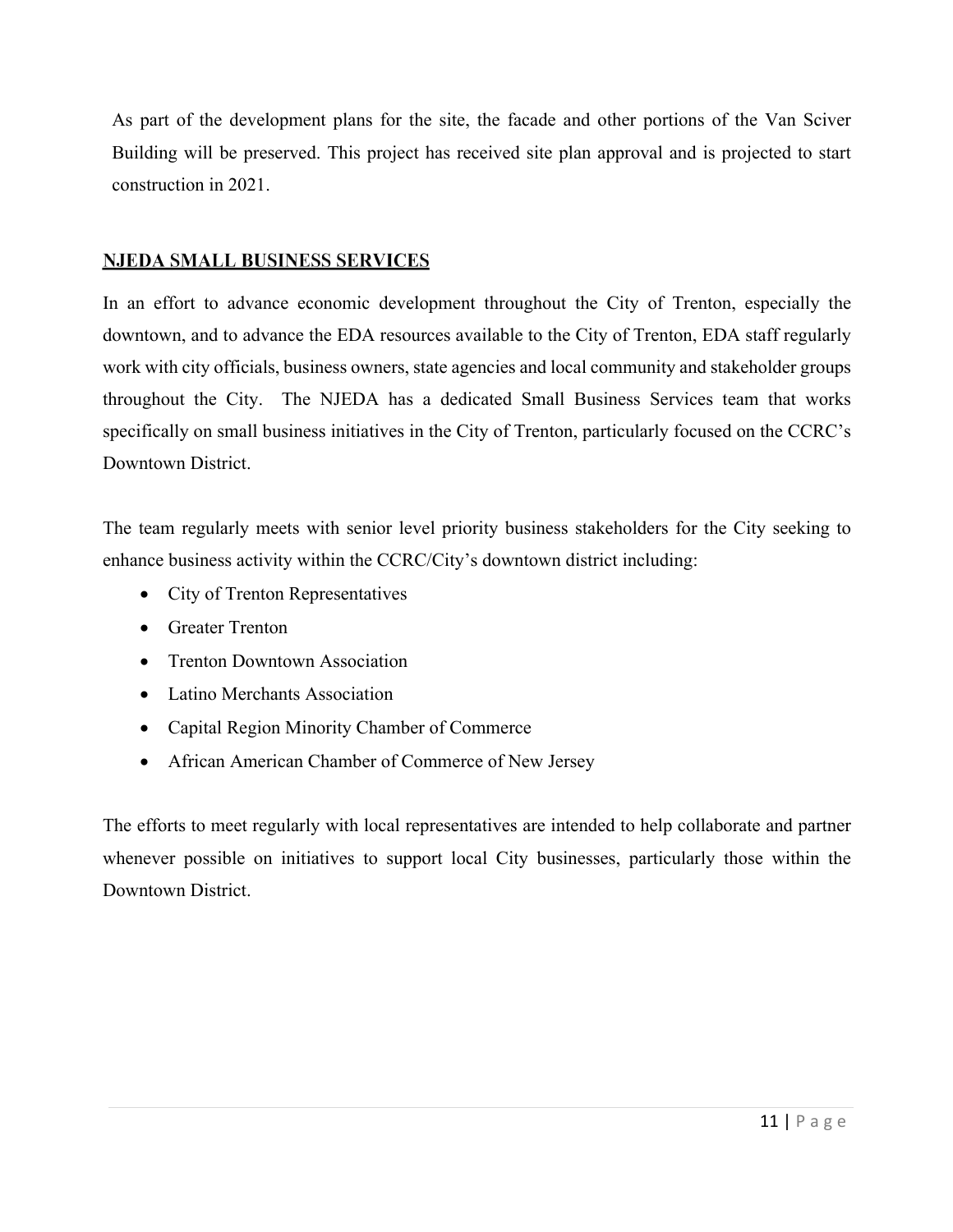## **NJEDA COVID-19 RESPONSE PROGRAMS FOR SMALL BUSINESSES SUMMARY OF TRENTON SUPPORT**

#### **Small Business Emergency Assistance Grant Program Activity**

Under the NJEDA's Small Business Emergency Assistance Grant Program from Phase 1, 2 and 3, 624 grants totaling \$3,273,000 were approved for businesses in Trenton (some received more than one grant).

Phase 1: 53 Applicants; Total: \$182,000

Phase 2: 223 Applicants; Total: \$633,000

Phase 3: 348 Applicants; Total: \$2,458,000

### **Small Business Emergency Assistance Loan Program Activity**

Phase 1 of the Small Business Emergency Assistance Loan Program provides working capital loans of up to \$100,000 to small and mid-size businesses with a physical commercial location in New Jersey.

Under the NJEDA's Small Business Emergency Assistance Loan Program - Phase 1, one (1) loan totaling \$85,400 was approved and granted to a business in Trenton.